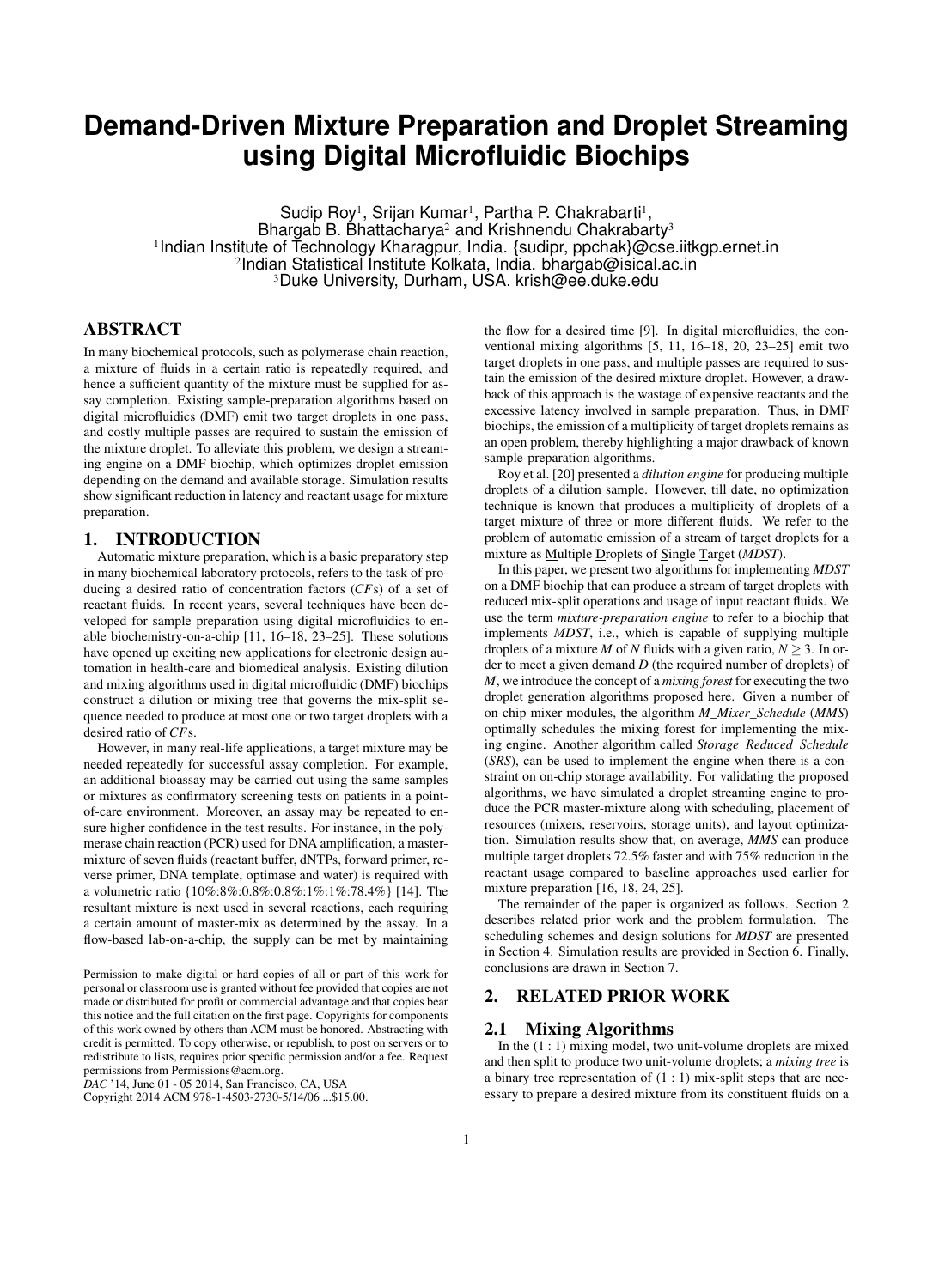DMF biochip [24].

Dilution is a special case of mixing of two input fluids (i.e.,  $N = 2$ ), one of which is a buffer solution (e.g., distilled water). Recently, several dilution algorithms have been reported in [6, 11, 17, 19, 23, 24] to produce one/two droplet(s) of a single or multiple target concentration factors (*CF*s). In order to prepare a target mixture *M* of *N* fluids with a given ratio of its constituents, where  $N \geq 3$ , any mixing algorithm [16, 18, 24, 25] can be used. In all these dilution/mixing algorithms, the  $(1:1)$  mix-split model is used, which is suitable for DMF biochips. Also, a *CF* in the target ratio is approximated (by rounding-off) in a scale of 2*<sup>d</sup>* , where the ratio-sum  $L = 2<sup>d</sup>$ . The integer *d* is user-defined and it determines the accuracy level of target *CF*s. By constructing a mixing tree of depth *d*, these algorithms generate the target mixture with a maximum error of  $\frac{1}{2^d}$  in *CF* in each of the constituent fluids.

Based on work published thus far, there are four known algorithms that can be used for mixing *N* fluids, where,  $N \geq 3$  – *MM* [24], *RMA* [18], *RSM* [25] and *MTCS* [16]. By "base mixing tree/graph", it is meant that the task graph on which the basic procedure (*MM*, *RMA*, *RSM* or *MTCS*) is run for producing the target droplets. However, all earlier approaches for mixture preparation can be used to produce at most two target droplets in one pass, and hence, they are unsuitable for droplet streaming, i.e., when multiple droplets of a desired mixture are needed.

The earlier work on dilution ( $N = 2$ ) or mixing ( $N > 3$ ) can be classified based on the following objectives of producing a target droplet: (a) *SDST*: single droplet of a single target ratio; (b) *MDST*: multiple (more than two) droplet(s) of a single target ratio; (c) *SDMT*: single droplet for multiple target ratios, each. Table 1 indicates the scope of the proposed work against earlier approaches, where yes/no indicates the applicability of the concerned method.

| Dilution/mixing |     | <b>SDST</b>    |                | <b>MDST</b>                           | <b>SDMT</b>    |                |  |
|-----------------|-----|----------------|----------------|---------------------------------------|----------------|----------------|--|
| Algorithm       |     |                |                | $N = 2 N > 2 N = 2 N > 2 N = 2 N > 2$ |                |                |  |
| [6, 17, 19, 24] | Yes | N <sub>o</sub> | N <sub>o</sub> | No.                                   | N <sub>o</sub> | No             |  |
| [5, 11, 23]     | Yes | No             | No             | No                                    | Yes            | No             |  |
| [20]            | Yes | No             | Yes            | No                                    | No             | No             |  |
| MM [24]         | Yes | Yes            | N <sub>0</sub> | N <sub>0</sub>                        | N <sub>0</sub> | N <sub>o</sub> |  |
| RMA [18]        | Yes | Yes            | N <sub>0</sub> | No.                                   | N <sub>0</sub> | No             |  |
| $RSM$ [25]      | Yes | Yes            | N <sub>0</sub> | Yes                                   | Yes            | Yes            |  |
| $MTCS$ [16]     | Yes | Yes            | No             | No                                    | No             | No             |  |
| Proposed Method | Yes | Yes            | Yes            | Yes                                   | No             | No             |  |

Table 1: Scope and results of earlier work.

# 2.2 Mapping a Mixing Tree on a DMF Biochip

Without any loss of generality, we assume that all  $(1:1)$  mixsplit operations are identical and each of them can be implemented by an on-chip mixer in unit time step. In order to schedule a given mixing tree on a biochip, any earlier algorithm, such as genetic algorithm based scheduling [22], path scheduling [8], or optimal mix scheduling (*OMS*) [13] can be used. In this paper, we have used *OMS* [13] to schedule a mixing tree as it produces an optimum solution for a mixing tree.

#### 3. PROBLEM FORMULATION

The objective of the proposed "mixture-preparation engine" is to implement *MDST*, i.e., to produce multiple (more than two) droplets of a given mixture with reduced latency and reactant wastage. We assume that each of the input fluids is supplied at  $CF = 100\%$ . Our assumptions of using unit volume droplets and (1 : 1) mix-split steps are in conformity with current DMF technology [7], and because of the limitations of the availability of only  $(1:1)$  mix-split operations, management of waste is important.

In order to implement *MDST*, two naive approaches may be used. If the demand is  $D(D>2)$ , then the base mixing tree can be repeatedly traversed  $\left\lceil \frac{D}{2} \right\rceil$  times to produce two target droplets each time. This will increase the total number of mix-split steps  $(T_{ms})$ , total number of waste droplets (*W*), and total number of input droplets (*I*) by  $\left\lceil \frac{D}{2} \right\rceil$  times relative to the base mixing tree. Another approach is to increase the supply (number of input droplets or the volume of the input droplets) at every leaf node of the base mixing tree. However, this approach requires an increase in the throughput and area of the on-chip mixer(s) or a complete redesign of the electrodearray layout, which is not feasible in practice.

The design problem of *MDST* with a given target ratio can be formulated as follows. Inputs: (a) A set of *N* different fluids, *X* = { $x_1, x_2,..., x_N$ }, *N* ≥ 2, each supplied at *CF* = 100%, (b) a target ratio  $a_1 : a_2 : \ldots : a_N$  of *N* fluids, such that the ratio-sum  $L = \sum_{i=1}^{N} a_i = 2^d$ , where *d* is the desired accuracy level in *CF*, (c) the required number of target droplets, i.e., demand *D*, and (d) the number of on-chip mixers,  $M_c$ . **Output**: A schedule of all  $(1:1)$ mix-split steps and on-chip mixer allocation in order to produce *D* droplets of the target mixture *M* of *N* fluids with the specified ratio of its constituents. Objectives: (a) Minimize the time of completion (in number of time-cycles), *Tc*, (b) Minimize the total number of input fluid droplets used, *I* and (c) Minimize the number of storage units *q* needed on-chip.

#### 4. MULTIPLE DROPLET ENGINE: *MDST*

The key idea behind the mixture-preparation engine *MDST* is to utilize the waste droplets produced by the baseline mixing algorithms [16, 18, 24, 25].

In general, *RMA* [18] constructs a base mixing tree with a larger number of waste droplets compared to other mixing algorithms (*MM*, *RSM*, *MTCS*). Thus, an engine based on *RMA* is likely to produce a steam of target droplets more efficiently with the best utilization of reactant fluids.

#### 4.1 Mixing Forest for the *MDST* Engine

Given a target ratio with accuracy level *d* in *CF*, the base mixing tree  $(T_1)$  of depth *d* can be constructed by any existing mixing algorithm. The root of the base mixing tree  $\mathcal{T}_1$  represents the target droplet. We first introduce the concept of a "mixing forest"  $(f)$  to represent the mix-split task graph, when the demand *D* of the target droplets is more than two  $(2 < D \le 2^d)$ . The forest *F* is constructed with several component mixing trees, each of which is determined by the waste droplets produced from level (*d* −1) to level 1 in the base mixing tree. Each time a component mixing tree is included in the mixing forest, we get two more target droplets denoted by its root. Hence, by executing a mixing forest generated from a mixing tree of depth  $d$ , a total of  $2^d$  target droplets can be produced. For a demand  $D > 2^d$ , this same process of including new component mixing trees into the mixing forest is repeated from  $T_1$  till the total demand *D* is met. On the other hand, with  $D = p \cdot 2^d$  ( $p \in \mathbb{Z}^+$ ), the same mixing forest for  $D = 2^d$  is repeated *p* times in the final mixing forest. Thus, for a given demand  $D$ , the mixing forest  $\mathcal F$ contains  $\left[\frac{D}{2}\right]$  component mixing trees ordered as  $\mathcal{T}_1, \mathcal{T}_2, \ldots, \mathcal{T}_{|\mathcal{F}|}$ , where  $|\mathcal{F}| = \left[\frac{D}{2}\right]$ . Note that for a demand  $D = p \cdot 2^d$  ( $p \in \mathbb{Z}^+$ ), all the intermediate droplets are fully utilized, and the total number of waste droplets (*W*) becomes zero.

As an example, consider the PCR master-mix ratio {10%:8%:0.8%:0.8%:1%:1%:78.4%}. This ratio can be approximated as {2:1:1:1:1:1:9} in a scale of 16 (where the accuracy level,  $d = 4$ ), and the droplet demand  $D = 2^d$  for this target mixture. A hierarchical view of the construction of the mixing forest is shown in Fig. 1. The input droplets (leaf nodes), the target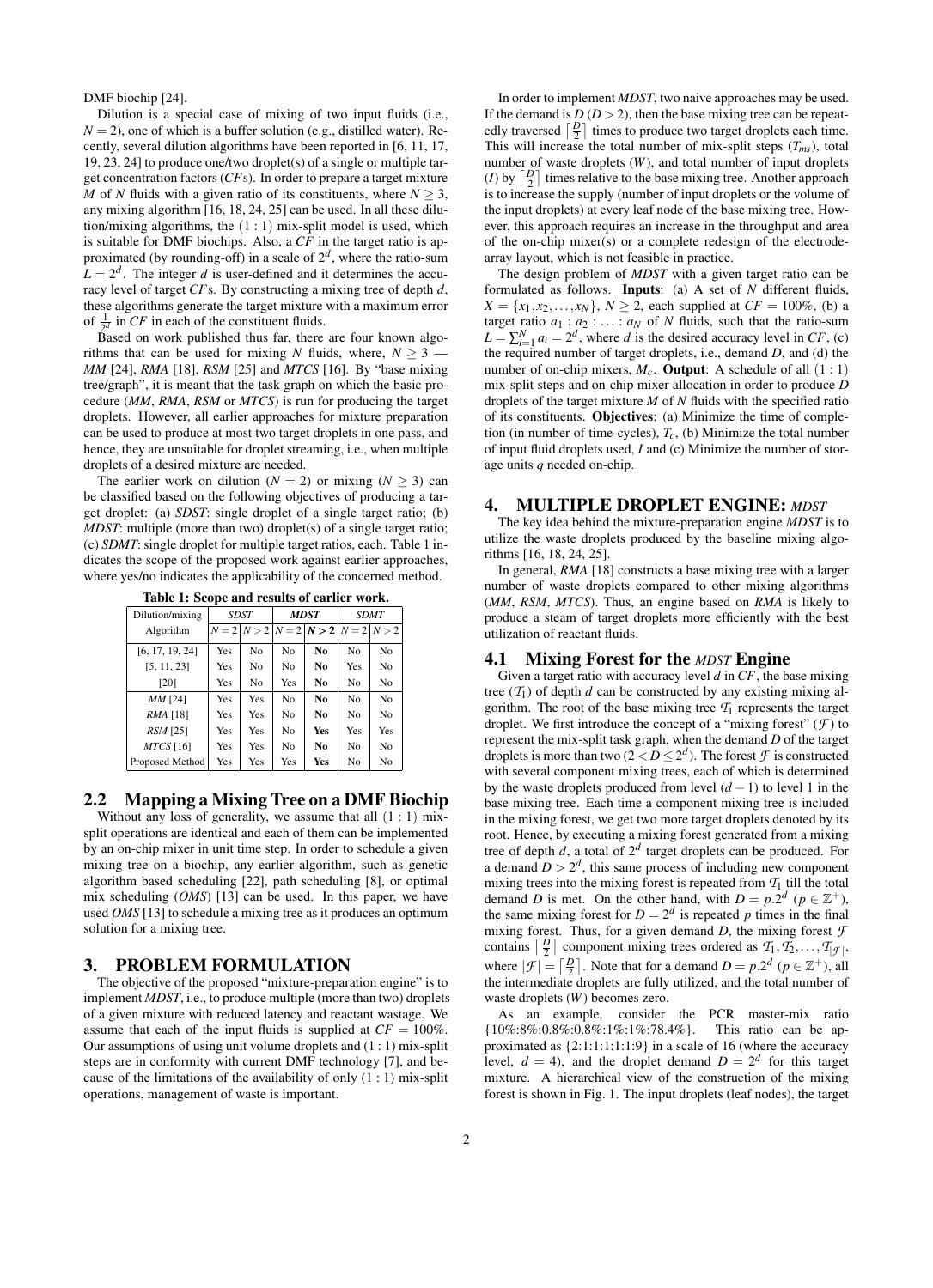

Figure 1: Construction of the mixing forest from the base mixing tree obtained by *MM* [24] for a target ratio 2:1:1:1:1:1:9 (i.e.,  $d = 4$ ) with demand  $D = 16$ .

droplets (root nodes), and two intermediate droplets generated after a mix-split step (non-leaf node) are shown with different colors. Note that out of the two intermediate droplets produced at each interior node, one is used in the current tree (marked in green) and the other one is the waste droplet (marked in red). A brown-colored node indicates the use of an earlier waste droplet in another tree. The color legends are explained in Fig. 1. For a component mixing tree *T<sup>i</sup>* , each non-leaf node is marked by a label  $m_{ij}$  denoting the mix-split step, where  $j$  is the level obtained in *breadth-first traversal* ordering of  $T_i$  from left to right (see Fig. 1).

In order to satisfy the precedence relation in the underlying mixing process, when a new component mixing tree  $T_i$  is included. Figure 2 shows an example of a mixing forest that produces 20 target droplets of the same mixture. In a mixing forest, let  $T_{ms}$  be the total number of mix-split steps (i.e., non-leaf nodes in a mixing forest) and *W* be the total number of waste droplets. From a mixing forest, the total number of droplets required for each type of input fluid can be computed by adding their numbers over all the component mixing trees. Let  $I[\ ]$  be the array representing the required numbers of input droplets and *I* be the total number of input droplets required to implement the mixing forest.

If *d* is the depth of the base mixing tree  $\mathcal{T}_1$ , then the following properties of a mixing forest  $\mathcal F$  hold: (a) the root nodes of all the component mixing trees in  $\mathcal F$  are at the same level, i.e., at level  $d$ ; (b) the depth of each of the component mixing trees in  $\mathcal F$  is less than or equal to *d*.

# 4.2 Mapping of *MDST* Mixing Forest

To implement the *MDST* engine on a DMF biochip efficiently, we need to determine an optimum schedule *S* of the mixing forest  $\mathcal F$ . In other words, the assignment of time-cycle and allocation of on-chip mixers to each of the mix-split (non-leaf) nodes of the

| <b>Algorithm 1</b> M Mixers Schedule $(\mathcal{F}, d, M_c)$                                    |
|-------------------------------------------------------------------------------------------------|
| Initialize level $\ell = 1$ and time-cycle $t = 1$ .                                            |
| Initialize queue $Q = \emptyset$ and schedule $S = \emptyset$ .                                 |
| while $\ell \leq d$ do                                                                          |
| Enqueue all new schedulable nodes of $\mathcal F$ ordered from level $\ell$ upwards to O.       |
| Dequeue $M_c$ nodes from $Q$ .                                                                  |
| for each dequeued node $n$ do                                                                   |
| Assign mixer in increasing order of indices (say $M_k$ ) to <i>n</i> at time-cycle <i>t</i> and |
| $S = S \cup \{n \longmapsto M_k^t\}.$                                                           |
| $\ell = \ell + 1$ and $t = t + 1$ .                                                             |
| while $Q \neq \emptyset$ do                                                                     |
| Dequeue $M_c$ nodes from $Q$ .                                                                  |
| for each dequeued node $n$ do                                                                   |
| Assign mixer in increasing order of indices (say $M_k$ ) to <i>n</i> at time-cycle <i>t</i> and |
| $S = S \cup \{n \longmapsto M_k^t\}.$                                                           |
| $t = t + 1.$                                                                                    |
| <b>return</b> Time of completion $T_c = t$ .                                                    |

forest are required. In a mixing forest  $\mathcal{F}$ , if  $m_{ij}$  is the  $j^{th}$  mix-split step (according to the breadth-first traversal order from left to right) of the *i*<sup>th</sup> component mixing tree  $\mathcal{T}_i$ , then  $m_{ij} \rightarrow M_k^t$  indicates that the mix-split step  $m_{ij}$  is to be executed in mixer  $M_k$  at time-cycle *t*. For *MDST*, both the time of completion  $(T_c)$  and the number of required storage units (*q*) depend on the target ratio, the accuracy level *d*, the baseline algorithm used in constructing the mixing tree, and the demand *D*. Given these parameters, the constructed mixing forest is unique and hence the values of *Tms*, *W* and *I* are also unique. However, depending on the number of available on-chip mixers  $M_c$  and the scheduling scheme, the mixing forest can take different values of *Tc* and *q*.

Let  $t_c$  be the time of completion (required number of clockcycles), when a base mixing tree is scheduled by *OMS* [13] with  $M_c$  on-chip mixers. Note that a baseline mixing tree produces two target droplets of a mixture in one pass. Hence, to meet a droplet demand *D*, we need to run this procedure  $\left\lceil \frac{D}{2} \right\rceil$  times. Therefore, for a baseline approach, the total number of clock-cycles  $(T_r)$ , total number of waste droplets  $(W_r)$ , and total number of input droplets  $(I_r)$ , will increase  $\left\lceil \frac{D}{2} \right\rceil$ -fold compared to those of the mixing tree. We consider three baseline approaches such as "Repeated *MM*" or *RMM*, "Repeated *RMA*" (*RRMA*) and "Repeated *MTCS*" (*RMTCS*), where the base mixing trees are determined by *RMA* [18] and *MTCS* [16], respectively, and they are scheduled by *OMS* [13] with same number of mixers (i.e.,  $M_{lb}$  of the corresponding mixing tree obtained by *MM* [24]). In this paper, we have compared our droplet streaming engine with these three baseline approaches, namely *RMM*, *RRMA* and *RMTCS*. Following a similar argument as in [13], we can show that the number of storage units  $(q_r)$  required to schedule the mixing forest using  $M_c$  on-chip mixers is  $d - (\log_2 M_c + 1)$ . We denote the total number of storage units required by any baseline approach as  $q_r$ . Hence, the savings in time of completion, waste and input reactant by the proposed scheme with reference to a baseline approach can be computed as  $\Delta T_c = T_r - T_c$ ,  $\Delta W = W_r - W$  and  $\Delta I = I_r - I$ , respectively. The additional number of storage units required can be estimated as  $\Delta q = |q_r - q|$ .

## *4.2.1 Scheduling of a Mixing Forest*

Due to precedence among the non-leaf nodes in a mixing forest, a mix/split step can be completed only if those represented by its two children are already executed or available as input. If the number of on-chip mixers  $M_c$  is less than the minimum number (lower-bound) of mixers required for the fastest completion of a mixing forest  $\mathcal{F}$ , then the time of completion  $(T_c)$  increases. We present a scheduling algorithm *M\_Mixers\_Schedule* (*MMS*), given by **Algorithm 1**, to schedule a mixing forest  $\mathcal{F}$  with  $M_c$  mixers.

We call the set of mix-split (non-leaf) nodes of a mixing forest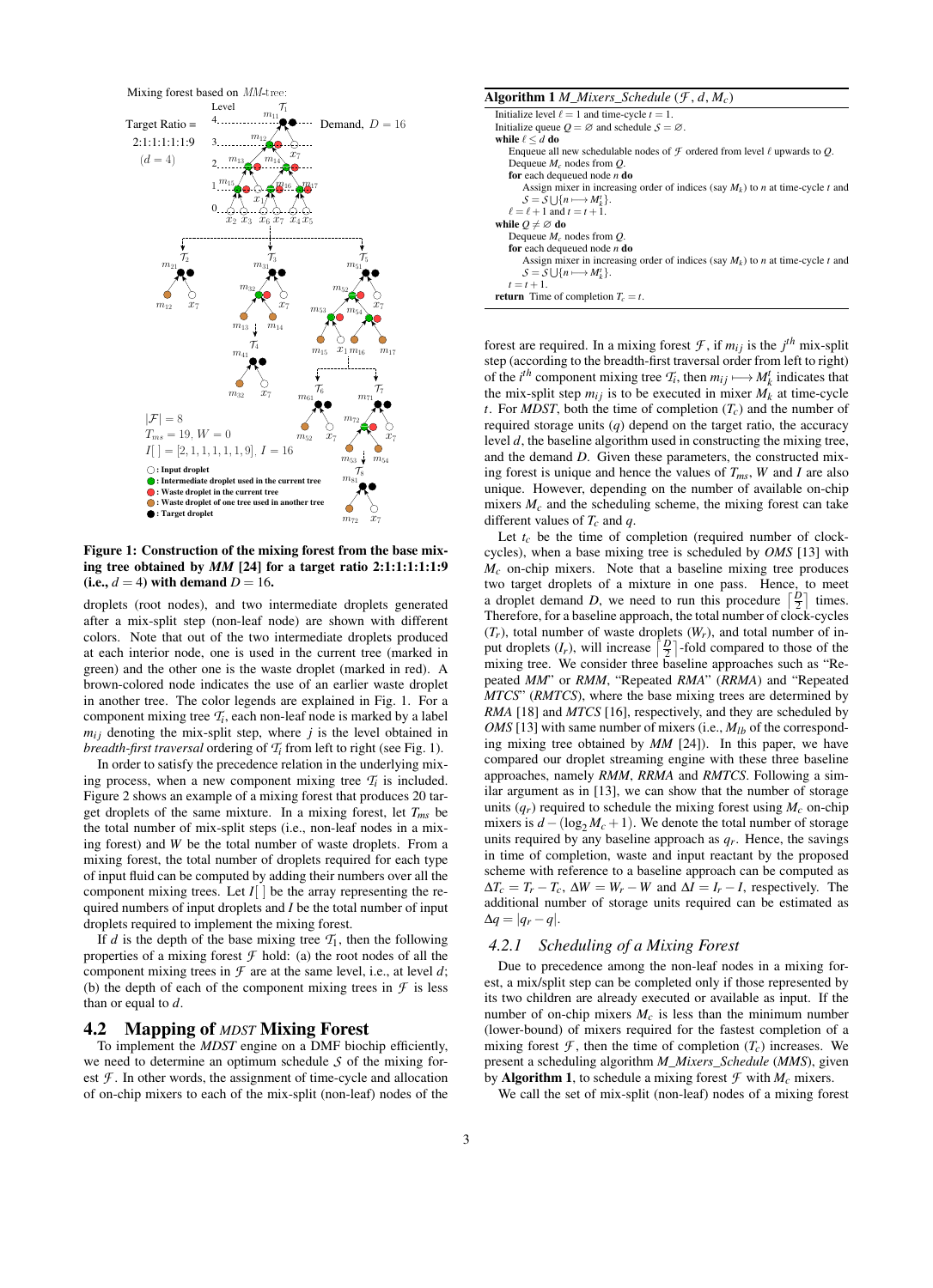

Figure 2: Mixing forest using  $MM$  [24] for  $MDST$  ( $D = 20$ ) of the PCR master-mix with target ratio 2:1:1:1:1:1:1:9.

| <b>Algorithm 2</b> Storage_Reduced_Scheduling $(F, d, M_c)$                                     |
|-------------------------------------------------------------------------------------------------|
| Initialize level $\ell = 1$ and time-cycle $t = 1$ .                                            |
| Initialize two priority queues, $Q_{int} = \emptyset$ and $Q_{leaf} = \emptyset$ .              |
| Initialize schedule $S = \emptyset$ .                                                           |
| while $\ell \leq d$ OR any node is NOT scheduled do                                             |
| for each schedulable node $n$ do                                                                |
| <b>if</b> <i>n</i> is a parent of <i>two</i> leaf nodes <b>then</b>                             |
| Insert node <i>n</i> in $Q_{leaf}$ according to priority value.                                 |
| else                                                                                            |
| Insert node <i>n</i> in $Q_{int}$ according to priority value.                                  |
| $intNodes =  Q_{int} .$                                                                         |
| Dequeue min $(M_c,  Q_{int} )$ nodes from $Q_{int}$ .                                           |
| Dequeue max(0, min( $M_c$ – intNodes, $ Q_{leaf} $ )) nodes from $Q_{leaf}$ .                   |
| for each dequeued node $n$ do                                                                   |
| Assign mixer in increasing order of indices (say $M_k$ ) to <i>n</i> at time-cycle <i>t</i> and |
| $S = S \cup \{n \longmapsto M_k^t\}.$                                                           |
| $\ell = \ell + 1$ and $t = t + 1$ .                                                             |
| <b>return</b> Time of completion $T_c = t$ .                                                    |

as the *schedulable nodes*, if they were not scheduled earlier and are now ready to be performed at the same time-cycle. The schedulable nodes can be processed concurrently, if a sufficient number of mixers are available at that time-cycle. We maintain a queue *Q* to enqueue all the schedulable nodes in a level-wise bottom-up fashion, and  $M_c$  or fewer nodes are dequeued from  $Q$  to assign the available mixers at time-cycle *t*. When all the levels are examined and the queue *Q* is still non-empty, the remaining nodes are dequeued to assign mixers in next time-cycles without enqueuing any new nodes. In Algorithm 1, mixers can be allocated to the dequeued nodes (in the increasing order of indices of the mixers) at time-cycle *t*.

#### *4.2.2 Storage-Reduced Scheduling of a Forest*

Next, we propose a heuristic scheme to reduce storage requirements while scheduling a mixing forest. It prioritizes the scheduling of non-leaf nodes in the mixing forest based on two factors: if the mixing is stalled at a node, then (i) how it affects the total storage requirement, and (ii) what is its impact on the time of completion of the mixing forest.

The first factor is the impact on the storage requirement. In a mixing forest, a schedulable node may be of three types. It may be an internal (non-leaf) node, of which (a) both the children are internal nodes (Type-A), (b) only one (left or right) child is a leaf node (Type-B), or (c) both the children are leaf nodes (Type-C). If a node of Type-A is stalled, it would cost two storage units, if a node of Type-B is stalled, it would cost one storage unit, and if a node of Type-C is stalled, it would cost no storage units, per time-cycle. This is because a leaf node indicates direct input from the fluid reservoir and it does not require any on-chip storage unit. Hence, the priority should be given to the internal nodes whose at least one child node is an internal node (Type-A or Type-B), over the internal nodes whose both the children nodes are leaf nodes (Type-C).

The second factor is the impact on the time of completion. While

| <b>Algorithm 3</b> Counting Storage Units $(F, S, T_c)$          |  |
|------------------------------------------------------------------|--|
| Initialize an array $Storage[1T_c]$ to all 0s.                   |  |
| for each non-leaf node <i>n</i> in $\mathcal F$ do               |  |
| $t_n$ = scheduled time-cycle of <i>n</i> .                       |  |
| $t_p$ = scheduled time-cycle of the parent node p of n.          |  |
| <b>for</b> $i = t_n + 1$ ; $i < t_p$ ; $i = i + 1$ <b>do</b>     |  |
| $Storage[i] = Storage[i] + 1.$                                   |  |
| Total number of required storage units, $q = \max_i Storage i .$ |  |

considering nodes of Type-C, it is more efficient to perform a mixsplit node at a lower level, rather than that at a higher level, since a mixing operation at a higher level will not be able to proceed, until the execution of its sibling is performed. Similarly, while considering nodes of Type-A or Type-B, it is better to execute a mix-split node at a higher level than a similar node of a lower level, because this will lead to earlier completion of the mixing forest.

We use two priority queues,  $Q_{int}$  and  $Q_{leaf}$ , to maintain these priorities of schedulable nodes. The priority queue *Qint* stores the schedulable nodes of Type-A and Type-B, whereas  $Q_{leaf}$  stores the schedulable nodes of Type-C. Within these priority queues, the insertion of nodes is managed according to the priority rule described above. This scheduling scheme is referred to as *Storage\_Reduced\_Scheduling* (*SRS*) and the pseudo-code is written in **Algorithm 2.** In *SRS*, while scheduling the nodes with  $M_c$  mixers,  $M_c$  nodes are dequeued from the queue  $Q_{in}$  first, then from  $Q_{leaf}$ . Both the queues have all the schedulable nodes. Hence, if the number of available schedulable nodes in the queue  $Q_{in}$  and  $Q_{leaf}$  is less than  $M_c$ , then some mixers remain idle. Therefore, for the same problem instance of *MDST*, *SRS* may take longer time than *MMS*. However, *SRS* required less number of storage units than *MMS*.

# 5. PCR MASTER-MIX ENGINE

Consider the task of producing multiple droplets for the PCR master-mix used in DNA amplification [14]; the details of this mixture are given in Section 4.1. In Fig. 3, the base mixing tree obtained by  $MM$  [24] is shown as  $T_1$ , for which the minimum number of mixer for earliest completion (*Mlb*) is three. For a demand  $D = 20$ , the mixing forest is scheduled by *SRS* (Fig. 3), in which each non-leaf node is assigned with the time-cycle (denoted by an integer in 'italics') and with a mixer among three available mixers  $(M_1, M_2 \text{ and } M_3)$ . A modified Gantt chart of this schedule is shown in Fig. 4, which indicates the droplet emission sequence with the increasing time-cycles. The total number of required storage units can be obtained from the schedule using Algorithm 3.

We implement the PCR chip following a design technique presented in [21], as shown in Fig. 5. It requires seven fluid-reservoirs to hold seven reactants (reservoir  $R_i$  is loaded with fluid  $x_i$ ), two waste-reservoirs  $(W_1$  and  $W_2)$ , three on-chip mixers  $(M_1, M_2)$  and  $M_3$ ) and five storage units  $(q_1, \ldots, q_5)$ . The relative positions of reservoirs and mixers are optimized considering the total droplettransportation cost. The matrix shown in Fig. 5 indicates the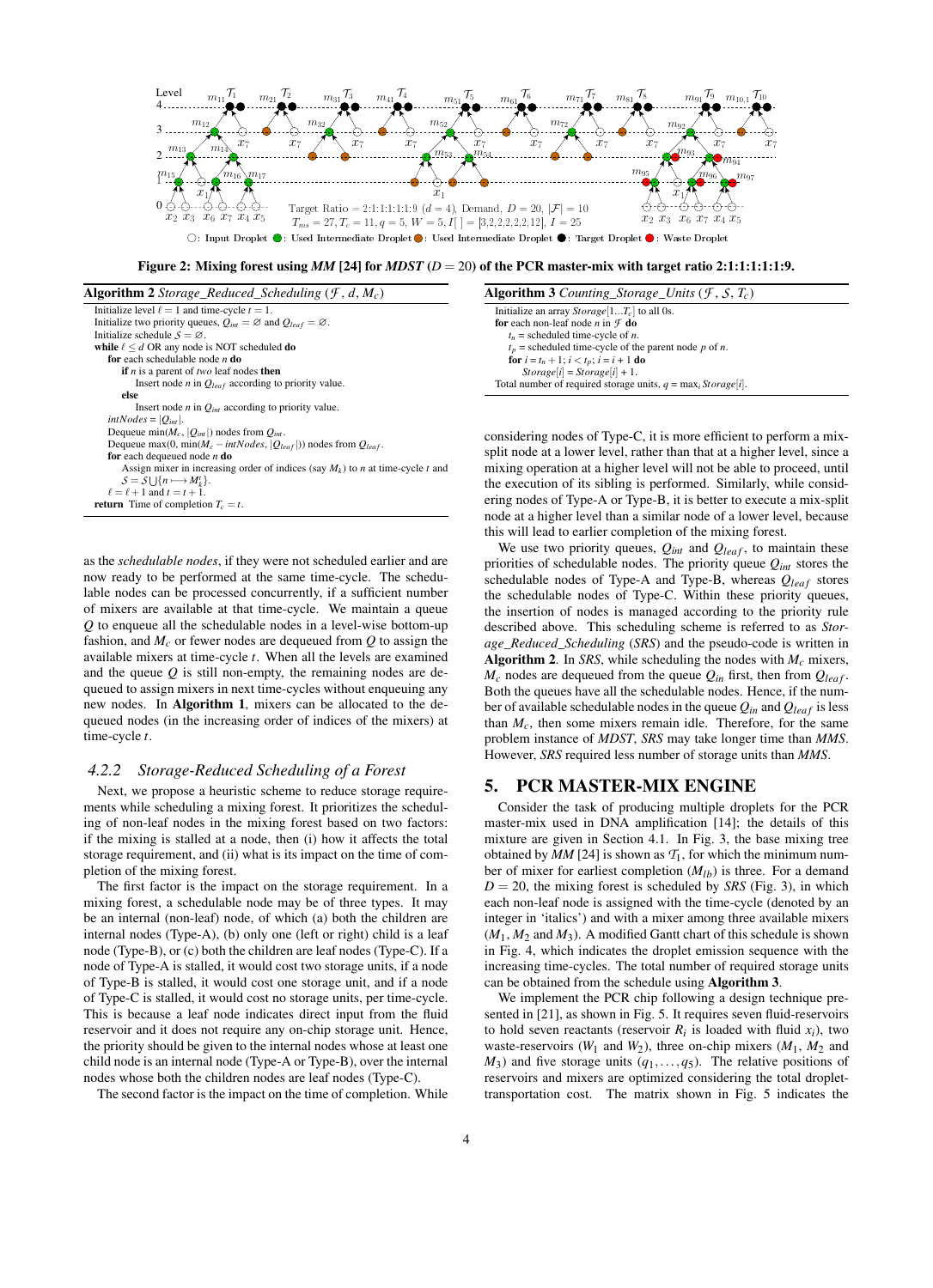

Figure 3: Mixing forest obtained by *MM* [24] for the target ratio 2:1:1:1:1:1:9 with *D* = 20 and scheduled by *SRS* with three on-chip mixers  $M_1$ ,  $M_2$  and  $M_3$ .



Figure 4: Gantt chart showing scheduling of the mixing forest (Fig. 3), storage requirement, and emission sequence of target and waste droplets.



Figure 5: An example layout for PCR Master-Mix preparation; the matrix shows the droplet-transportation costs (in terms of the number of electrodes used).

droplet-transportation costs (in terms of number of electrodes used) among the on-chip modules. For the mixing forest shown in Fig. 3, the total droplet-transportation cost can be computed by adding the costs for the transportation of all the droplets. It is observed that if the respective mixing forest scheduled by *SRS* is implemented on the layout of Fig. 5, a total of 386 electrodes needs to be actuated. On the other hand, repeated application of the baseline mixing algorithm *MM* [24] will require as many as 980 electrode actuations for the same demand of target droplets. Excessive electrode actuation leads to reliability problems and reduced lifetime for biochips [10]. Hence, with the proposed optimization method for *MDST*, the implementation of the PCR engine can be handled efficiently.

# 6. SIMULATION RESULTS

We evaluate the performance of our emission engine on several target ratios used in real-life bioprotocols with demand  $D = 32$ . We assume that all the ratios are approximated in a scale of 256; Ex.1: {26:21:2:2:3:3:199}, the PCR master-mix used for DNA amplification [3, 14]; Ex.2: {128:123:5}, a mixture of phenol, chloroform and isoamylalcohol used in the One-Step Miniprep method [4]; Ex.3: {25:5:5:5:5:13:13:25:1:159}, a mixture of 10 fluids is used in the Molecular Barcodes methods [12]; Ex.4: {9:17:26:9:195}, a mixture of five fluids used in the Splinkerette PCR method [1]; Ex.5: {57:28:6:6:6:3:150}, a mixture used in the Miniprep protocol [15]. The comparative results of the two scheduling schemes for *MDST* are shown in Table 2. For a basis of comparison, we have considered the repeated applications of three baseline algorithms (*MM* [24], *RMA* [18], *MTCS* [16]), which are named as *RMM*, *RRMA*, *RMTCS*, respectively.

We carry out simulations with a large set of different target ratios to evaluate the scheduling schemes. In a typical real-life bioassay, as many as 12 different fluids may need to be mixed in a target mixture [2]. Our test data set consists of 6058 synthetic target ratios of  $N$  ( $2 \le N \le 12$ ) different fluids with ratio-sum,  $L = 32$ . In order to determine the base mixing tree for a target ratio, we consider each of the three existing mixing algorithms such as *MM* [24], *RMA* [18] and *MTCS* [16]. For *MDST* with a given ratio, this base mixing tree can be scheduled using the schemes *MMS* or *SRS*. The base mixing tree is optimally scheduled by the scheme *OMS* [13] with  $M_{1b}$  mixers of the corresponding *MM*-tree (i.e., with the minimum number of mixers needed for fastest execution).

We study the variations in average time of completion  $(T_c)$  and average total input requirement (*I*) by varying the demand *D* from 2 to 32. The corresponding results shown in Fig. 6 demonstrate that the use of *MMS* can save a significant volume of reactant fluids compared to the baseline mixing algorithms. The completion time can also be significantly reduced, when a certain number of storage units (as determined by the scheduler) is available.

As summarized in Table 3, *MMS* can on average reduce the time of completion  $(T_c)$  and total input reactant fluid requirements  $(I)$  by 72.5% and 75%, respectively, over any baseline mixing algorithm by using at most 30 on-chip storage units. On the other hand, for the same savings in *I*, on average, *SRS* can reduce the required number of storage units (*q*) by 25.5%, if we slightly compromise the production time (4.6% more) compared to *MMS* running the same mixing algorithm.

Simulation results reveal that when *RMA* [18] is used as the baseline algorithm, the scheduling schemes (*MMS* or *SRS*) save significant amounts of reactant fluids and produce multiple target droplets at a faster rate compared to other schemes. This can be verified from the results shown in Table 3 and Fig. 7, where the variations of *Tc* and *q* with the number of on-chip mixers *M* are shown for the



Figure 6: Variations of average (a)  $T_c$  and (b) *I*, with varying demand *D* over 6058 target ratios (where *L* = 32) of *N* different fluids  $(2 \le N \le 12)$ .